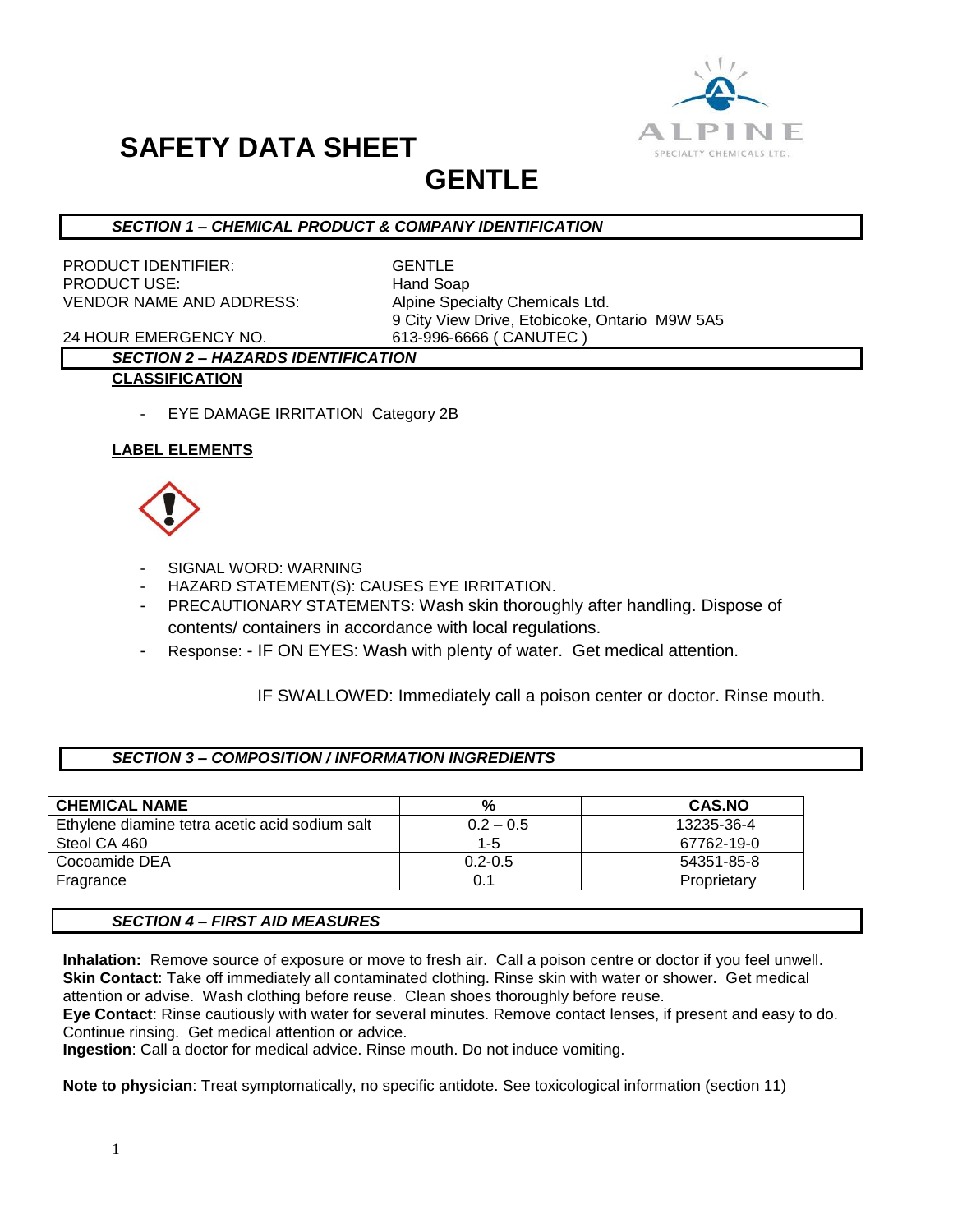### **GENTLE**

#### *SECTION 5 – FIRE FIGHTING MEASURES*

#### **Extinguishing Media:**

**Suitable Extinguishing Media:** Use water spray, fog or foam.

**Unsuitable Extinguishing Media:** None known

 **Specific hazards arising from the product:** Not known.

**Hazardous thermal decomposition products:** Decomposition products may include the following materials: carbon dioxide and carbon monoxide.

**Advice for fire-fighters:** Not available.

#### *SECTION 6 – ACCIDENTAL RELEASE MEASURES*

**Personal precautions, protective equipment and emergency procedures:**

Wear suitable protective clothing. Wear eye/face protection.

**Environmental precautions:** Avoid contact of large amounts of spilled material and runoff with soil and surface waterways.

**Methods and materials for containment and cleaning up**: Use a water rinse for final clean-up.

*SECTION 7 – HANDLING AND STORAGE*

**Precautions for safe handling**: Ventilate adequately, otherwise wear an appropriate breathing apparatus. Avoid contact with eyes, skin or clothing. Wash thoroughly after handling.

**Storage Procedures**: Keep containers closed when not in use. Do not freeze. Store between the following temperatures: 5 to 40°C.

#### *SECTION 8 – EXPOSURE CONTROLS/PERSONAL PROTECTION*

|                                       | <b>ACGIH</b><br>™∟∨ |             | <b>OSHA PEL</b> |         | AIHA WEEL  |                     |
|---------------------------------------|---------------------|-------------|-----------------|---------|------------|---------------------|
| <b>CHEMICAL NAME</b>                  | TWA                 | <b>STEL</b> | TWA             | Ceiling | 8 hour TWA | Short term TWA<br>C |
| Diethanolamine (CAS<br>$111 - 42 - 2$ | mg/m <sup>3</sup>   | $250$ ppm   | $200$ ppm       |         |            |                     |

ACGIH= American Conference of Governmental Industrial Hygienists. TLV = Threshold Limit Value. TWA = Timeweighted Average. STEL = Short-term Exposure Limit OSHA = US Occupational Safety and Health Administration. PEL = Permissible Exposure Limits. AIHA = AIHA Guideline Foundation. WEEL = Workplace Environmental Exposure Limit.

**Appropriate Engineering Control**: Good general ventilation should be sufficient to control worker exposure to airborne contaminants.

**Individual Protection Measure:**

**Eye/Face Protection:** Do not get into eyes. Wear chemical safety goggles.

**Skin Protection:** No known effect after skin contact. Rinse with water.

**Respiratory protection**: Not required

**Inhalation:** No special measures required. Treat symptomatically.

#### *SECTION 9 – PHYSICAL AND CHEMICAL PROPERTIES*

Appearance: Liquid, colourless.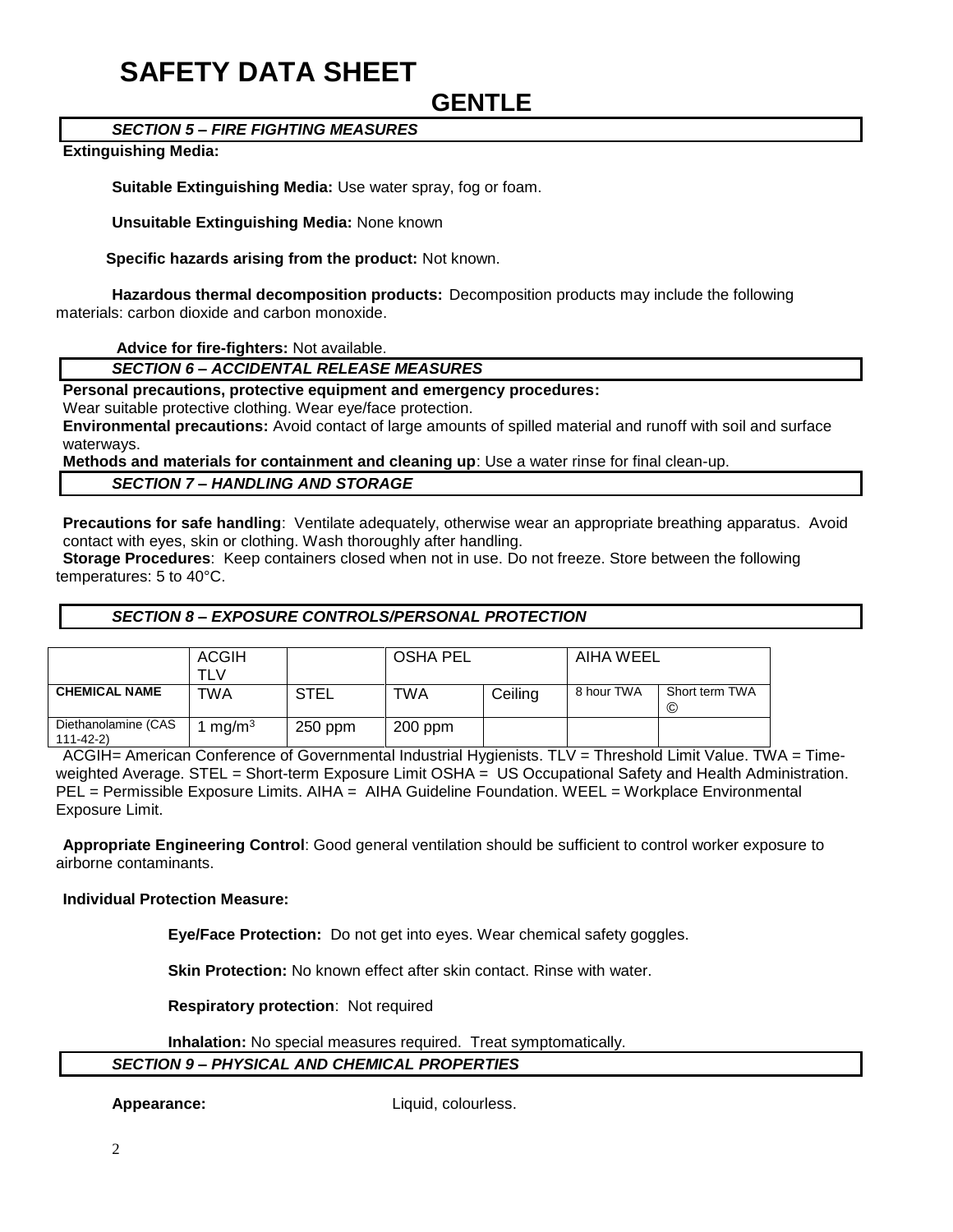|                                         | <b>GENTLE</b>                |
|-----------------------------------------|------------------------------|
| Odour:                                  | Pleasant scent.              |
| pH :                                    | $8(100\%)$                   |
| <b>Melting Point:</b>                   | Not available                |
| <b>Boiling point:</b>                   | > 100 °C                     |
| <b>Flash Point:</b>                     | Not available                |
| Vapour pressure:                        | Not available                |
| Vapour density:                         | Not available                |
| <b>Evaporation Rate:</b>                | Not available                |
| <b>Flammability:</b>                    | Not available                |
| <b>Explosive Limit:</b>                 | Not available                |
| Lower flammable/explosive limit:        | Not available                |
| <b>Upper flammable/explosive limit:</b> | Not available                |
| <b>Relative Density:</b>                | Approx. $= 1$ (Water $= 1$ ) |
| <b>Viscosity:</b>                       | Not available                |
| <b>Solubility in water:</b>             | Soluble                      |
| <b>Auto ignition temperature</b>        | Not available                |

**Partition coefficient - n-octanol/water:** Not available

| Decomposition temperature:        | Not available SECTION 10 - STABILITY AND REACTIVITY |
|-----------------------------------|-----------------------------------------------------|
| STABILITY:                        | Stable                                              |
| INCOMPATIBILITY:                  | None                                                |
| HAZARDOUS DECOMPOSITION PRODUCTS: | None                                                |
| HAZARDOUS POLYMERIZATION:         | Will not occur.                                     |
| CONDITIONS TO AVOID:              | No specific data.                                   |

#### *SECTION 11 – TOXICOLOGICAL INFORMATION*

| <b>Chemical Name</b>          | <b>LC50</b> | <b>LD50 Oral rat</b> | ∟D50<br>rabbit)<br>dermal |
|-------------------------------|-------------|----------------------|---------------------------|
| Diethanolamine (CAS 111-42-2) |             | >5a/ka               | l a/ko                    |
|                               |             |                      |                           |
|                               |             |                      |                           |

**Routes of exposure:** Skin contact, Eye contact, Ingestion.

**Eye contact**: Material may cause irritation. **Skin contact**. Not known. **Inhalation**: No specific data. **Acute toxicity**:

**Eye contact:** Causes eye irritation.

**Skin contact: Not known.**